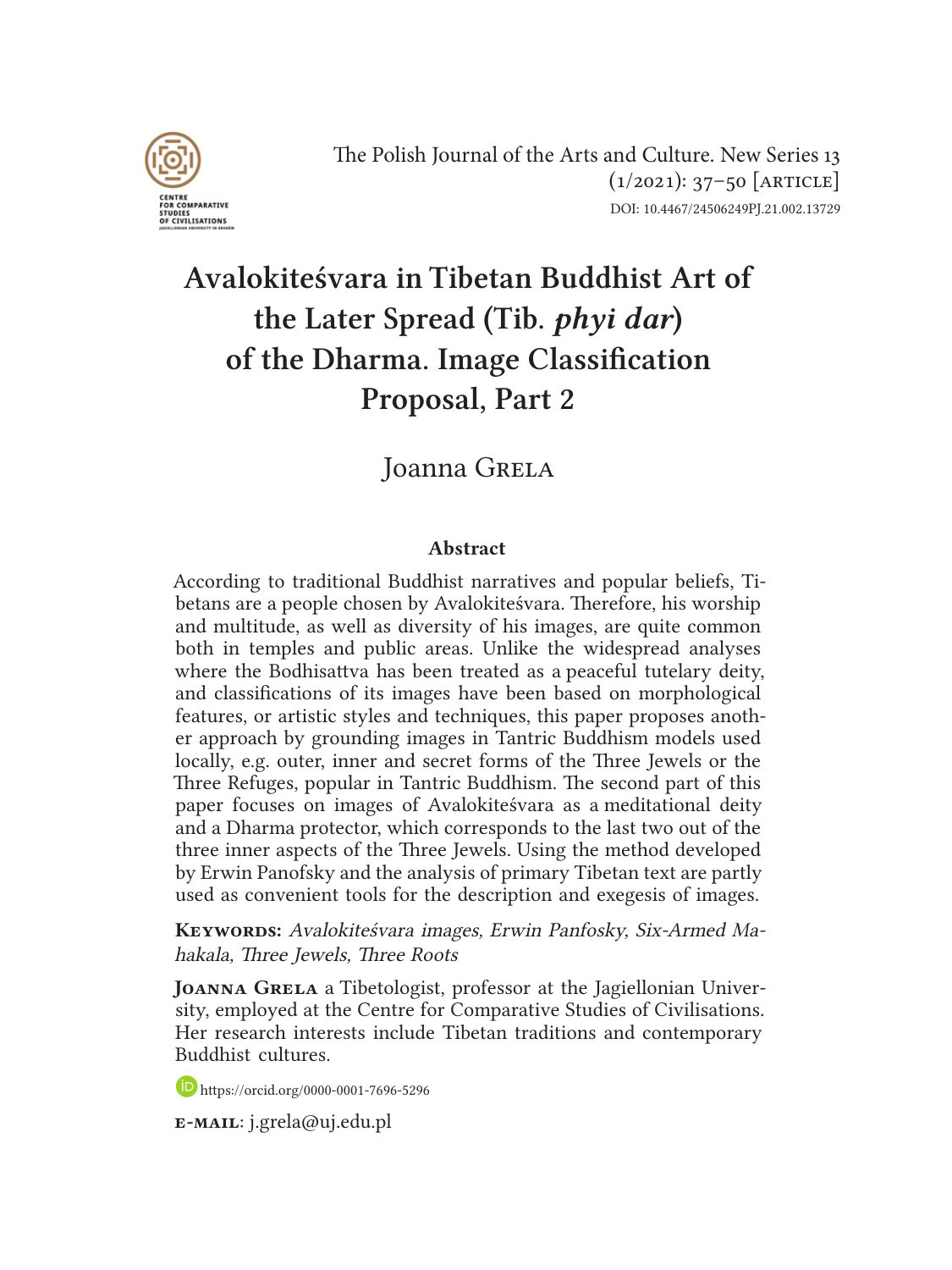## 3. Avalokiteśvara as a meditational deity and a Dharma protector

The iconological exegesis, anchored in the concept of the three poisons of an ordinary mind, classify anthropomorphic figures of Tibetan Buddhism deities in the following way:

- Peaceful, gentle-looking deities (Tib. zhi ba); their role is to facilitate the transformation of ignorance, bewilderment (Skt. moha; Tib. gti mug);
- Lustful-looking deities (Tib. *chags pa*), depicted as a couple in a sexual act or a single deity, often in red; they are supposed to transform desire and attachment (Skt. rāga; Tib. 'dod chags) into bliss;
- Fierce-looking, wrathful deities (Tib. kro bo, drag po); they are supposed to lead to the transformation of anger and hate (Skt. dveṣa; Tib. zhe sdang) into clarity of mind (Namkai Norbu 1989, 22).

Avalokiteśvara appears in the Tibetan art in all of the above forms, where the most popular are the depictions of the first type, usually as a white, 2-, 4-, or 1000-armed male form. An example of the second group of depictions can be a red sitting Gyalwa Gyamtso (Tib. rgyal ba rgya 'mtsho) – alone, e.g., with one face and four arms or in sexual union with a female partner. This form was introduced into the Tibetan pantheon from India by Rechung Dorje Dragpa (ras chung rdo rje grags pa, 1083/4-1161), first to the Kagyu (bka' rgyud) school, before it was popularised in other schools. The Six-Armed Mahākāla (Skt. sadbhūja mahākāla; Tib. mgon po phyag drug pa) is considered, according to the texts of the Shangpa Kagyu (shangs pa bka' rgyud) school, to be a wrathful form of Avalokiteśvara and also a Dharma Protector. The school founder, Khyungpo Naldjor (khyung po rnal 'byor; 11<sup>th</sup> century), introduced this meditational form to Tibet, in a dozen figures, with different colours and attributes.

The Six-Armed Mahākāla is considered by the adepts of this school as completely encompassing the Three Roots into one, i.e. being a teacher (lama), meditational deity (yidam) and Dharma protector, where each of these roles has its iconographic form, its sādhanā or its part.<sup>1</sup> An important iconographic detail is the Six-Armed Mahākāla's legs position. Only in the Shangpa Kagyu school, the deity is depicted as standing on almost straight legs, in a jumping-ready position (Photo 8), with legs slightly apart. In other schools, particularly in Gelug (*dge lugs*), where

<sup>&</sup>lt;sup>1</sup> More on the subject, see: Grela 2005, 179-189.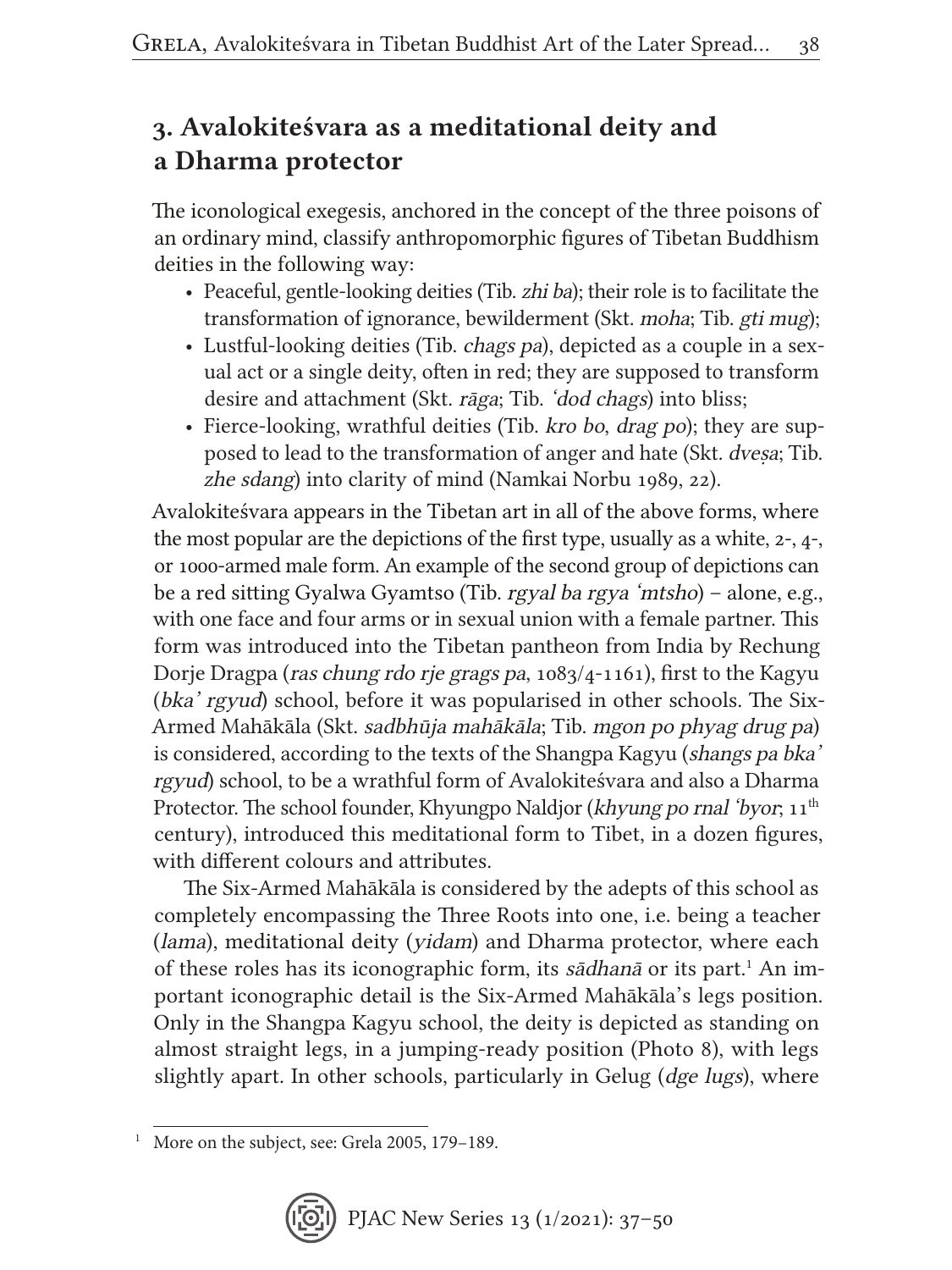he is also popular, the deity is standing on one leg in a dancing pose with the right leg more (Photo 10) or less (Photo 9) bent at the knee, with legs wide apart.



Photo 8. Six-Armed Mahākāla with his retinue of deities. 20<sup>th</sup> century. Photo by Joanna Grela, private collection.

Photo 9. Six-Armed Mahākāla, Yumbu Lagang. Photo by Joanna Grela.

Due to the fact, that Avalokiteśvara's images were created locally not to inspire aesthetic but religious experiences, their description and analysis should, in my opinion, consider not only the emic categories introduced above, but also the broadest possible cultural, religious and semantic context, in order for the vision conveyed by a given image to be better understood. To do so, I propose using the classical method by Erwin Panofsky (1955, 26–41), first created to analyse works of European culture, but is universally useful and applicable. This method comprises: (1) pre-iconographic description, (2) iconographic analysis, and (3) iconological interpretation, where each one reveals subsequent layers of the image's meaning.

(1) The description step is supposed to uncover the so-called primary or natural subject matter. This stratum consists of a simple perception of the work's form. Since I am using this method only demonstratively, in this and

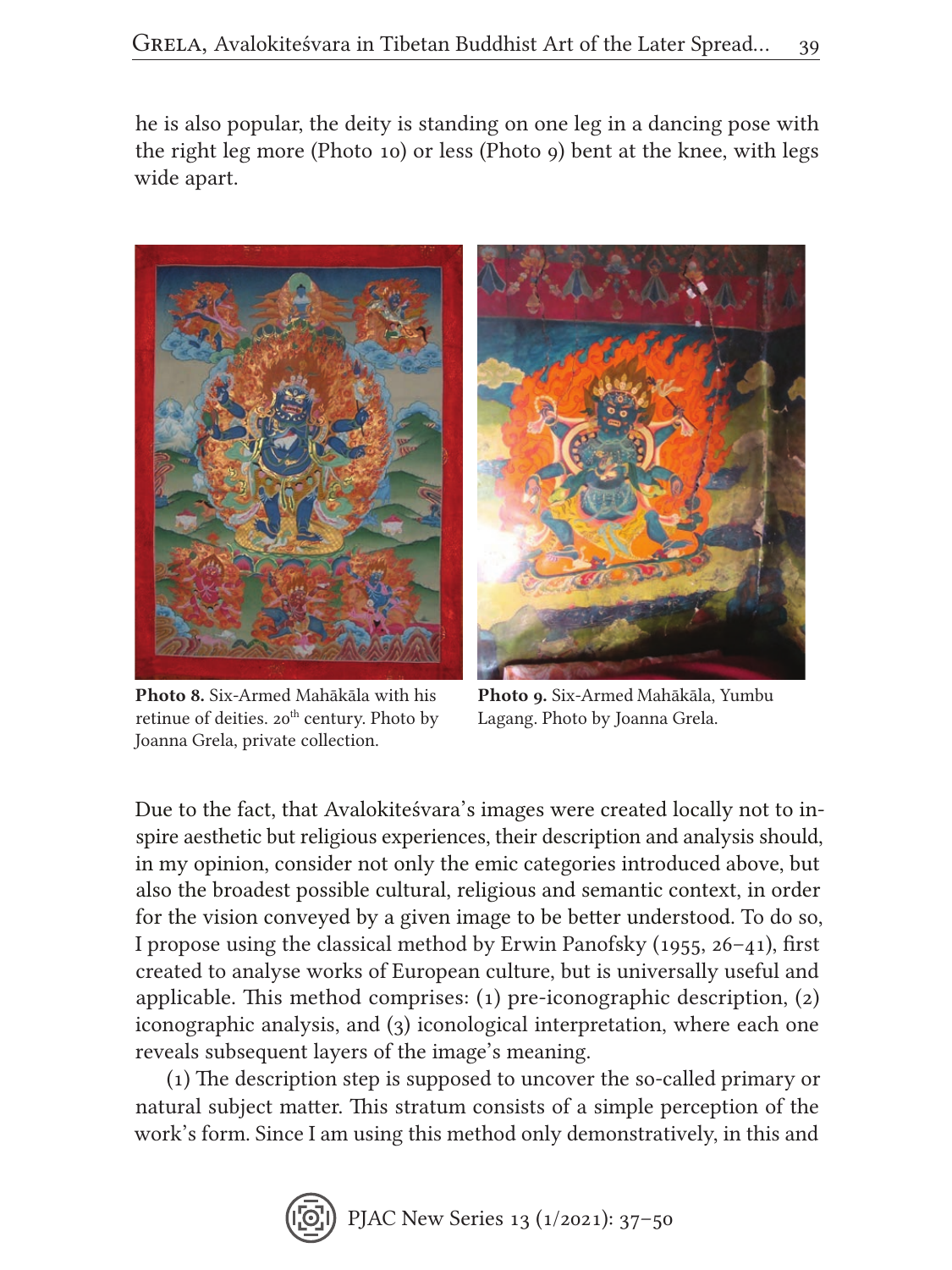following points, I will not present a full description of the Six-Armed Mahākāla image. In the above pictures, based on the lines, colours and shapes, we can among other details identify an anthropomorphic standing dark blue male figure with six arms. This is an example of the so-called objective



Photo 10. Six-Armed Mahākāla, private collection from Wutong village, Rebgong (Chin. Tongren county). 21<sup>st</sup> century. Photo by Joanna Grela.

meaning. The first step also includes revealing the so-called expressive meaning, i.e., the one requiring reading the emotional content or mood, through a configuration of objects, gestures, facial expressions, etc. The described six-armed figure surrounded by smaller figures are shown in a flaming aureole, with skulls on their heads, with protruding fangs and other attributes of the sort. Based on that the abstract meaning (the mood) might be read as astonishing. A result of pre-iconographic analysis is recognising all motifs and basic meanings present in the image. It can be identified universally and doesn't require any added specific cultural knowledge.

(2) The second step in Panofsky's method, i.e., the iconographic analysis, consists of reading the secondary or conventional subject matter: decoding

symbols, cultural motifs, which determine the subject matter of the work. In this case, cultural knowledge, as well as familiarity of motifs and subjects, are necessary. The iconographic analysis being culturally conditioned has a limiting character since it reveals a meaning arising from the knowledge acquired within a given culture or tradition and is only clear within that cultural context. For example, a person well versed in Buddhist and Tibetan culture will recognise the subject of the images presented above as a depiction of a Dharma Protector, the wrathful form of Avalokiteśvara. Apart

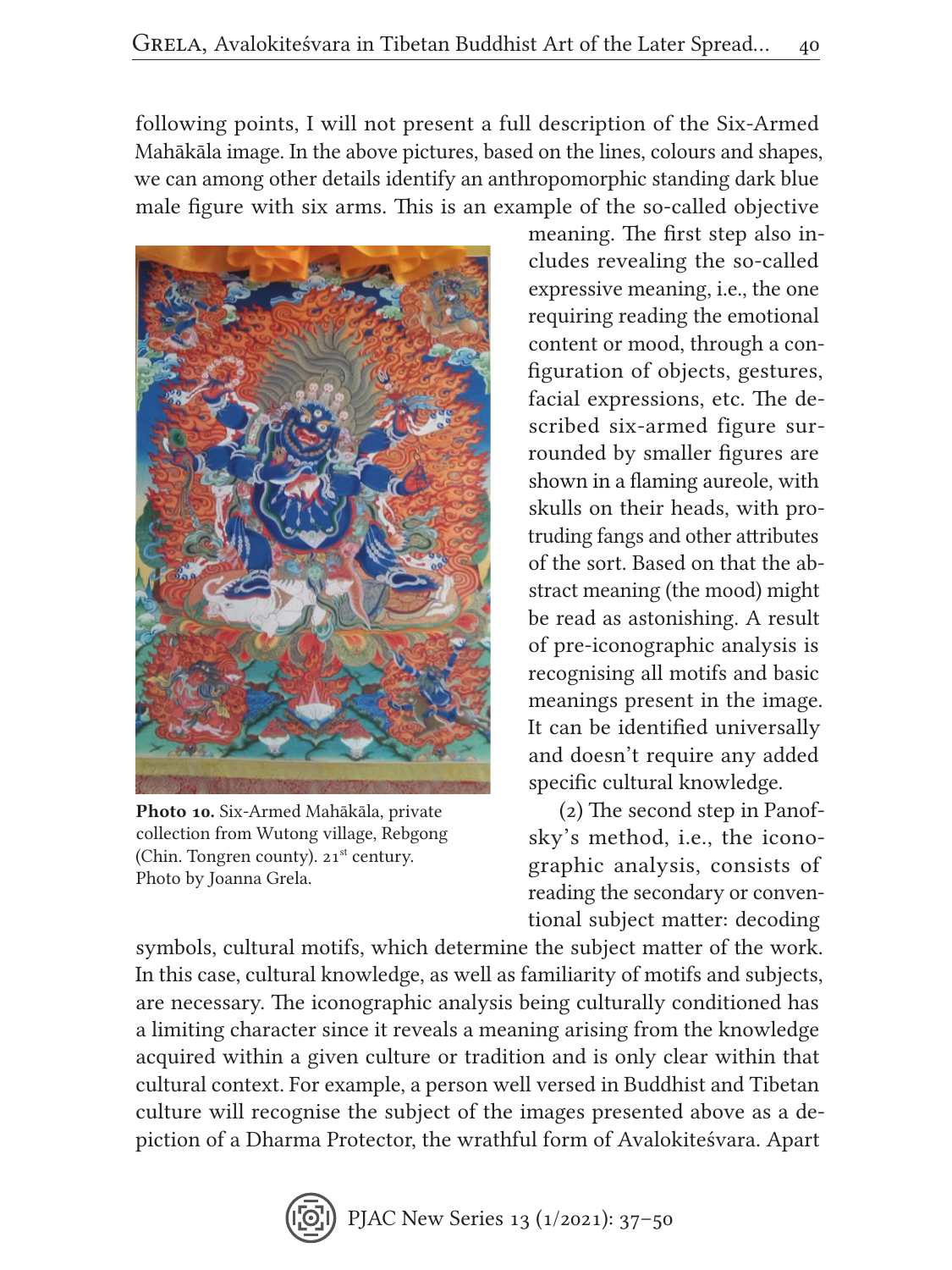from defining the theme of the image, this step makes it possible to decode the symbolism of the motifs. For example:

- The dark blue colour of the main form can be interpreted as a symbol of an unchanging insight into the nature of reality;<sup>2</sup>
- Sandal tree, against which the figure is propped (with its treetop visible in Photo 8, above aureole of flames) – being a support to his followers;
- Flaming aureole destroying the ignorance (Skt. *avidyā*; Tib. *ma rig pa*);
- A crown of five dry human skulls obtaining the qualities of five Buddha families, which are a result of transforming five poisons of the mind;
- One face recognising a single nature of all phenomena;
- Three eyes knowing three times;
- Four fangs taming the four demons, i.e., attachment to: (1) sensual phenomena, (2) thoughts, emotions, (3) euphoria, rooted in religious experiences, and (4) "self" as an independent entity;
- Six arms leading beings out of the six realms of samsara.

wrathful form of Avalokiteśvara holds in his hands respectively:

- A garland (Skt. *mālā*; Tib. *'phreng ba*) of skulls, symbolising a tireless activity of helping others;
- A small two-headed drum (Skt. dāmaru) power over dākinīs;
- A skull cup (Skt. kapāla; Tib. thod phur) filled with flesh and blood of enemies – the death of an enemy, i.e. elimination of attachment to "self" and the end of saṃsāra;
- A trident (triśūla; mdung rtse gsum pa) power over the three realms of saṃsāra (Skt. triloka): the desire, form, and formless one;
- Black noose neutralising obstacles and demons, as well as taming those, who break Tantric vows.

Other significant motifs, present in this form of Avalokiteśvara, are also:

- Elephant skin thrown over the back symbolising conquering pride;
- Tigerskin around the hips conquering desire; a green silk scarf supporting the skin – using sensual pleasures on the spiritual path;
- Snake accessories subjugating *nāgas*;
- A necklace of fifty one blood-dripping heads purifying fifty one main mental states (Skt. *caitta*; Tib. *sems byung*);

<sup>&</sup>lt;sup>2</sup> An interpretation carried out based on the main Tibetan commentary of the Shangpa Kagyu school: Myur mdzad… 1982, 400–402; and Tcheuky Sengué 2002, 37–74.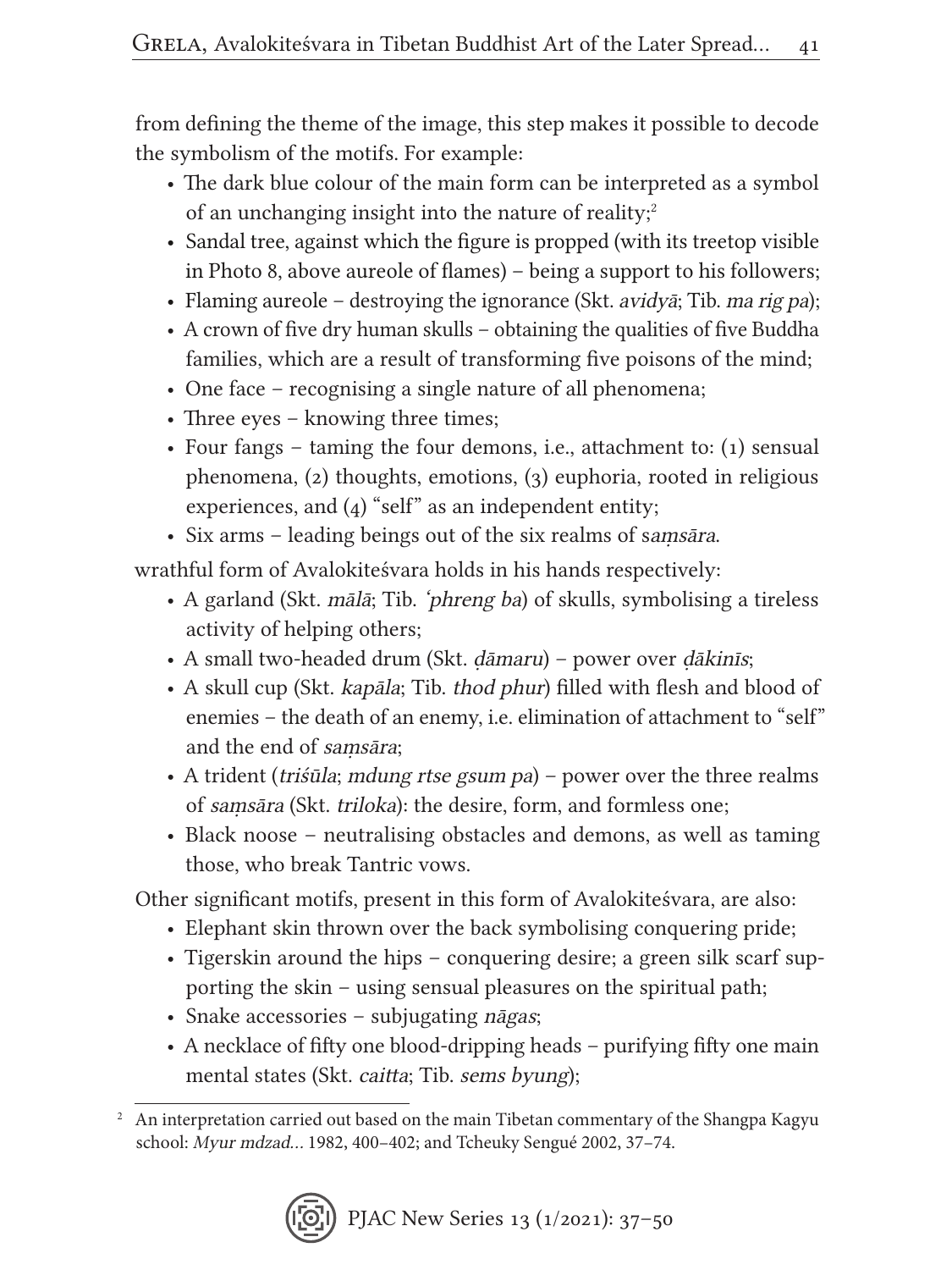- Bone accessories symbolise six pāramitās: a circle in the hair concentration, earrings – patience, bracelets on wrists and ankles – morality, a necklace – generosity, an apron – perseverance, a breast-plate – wisdom;
- Two legs a symbol of skilful means (upāya; thabs) and wisdom (prajñā; shes rab), standing position – non-abiding in the extremes of neither samsāra nor nirvāna.

(3) Panofsky's third step is iconological interpretation, consisting of reading the intrinsic meaning or content. At this stage, the image is not treated as an isolated incident, but as the product of an entire environment. The researcher looks for the image and image-pattern origin, its correlation with philosophical, religious, literary, cultural, or political ideas of a given era, tracks mythological signs, identifying and investigating the broadest context possible. The third step requires an expert level and is a virtually endless task. At this stage of the analysis, one can, for instance, refer to a legend of a yogi Śāvaripa (10<sup>th</sup>/11<sup>th</sup> century), who, according to the *Mahākāla Tantra* (Dpal nag po chen po'i rgyud… 1982, 24–26), was the first to have a vision of this form of Avalokiteśvara, when doing Tantric practices in the cemetery called the Cool Grove (śītavana; bsil ba'i tshal), near today's Bodh Gaya. Legend says that he heard noises of a drum and bells, after which he saw an awesome figure engulfed in flames. Terrified Śāvaripa would raise his eyes little by little, and therefore (although traditionally the deities of the Tibetan pantheon are described from head to foot) to commemorate this event, the wrathful form of Avalokiteśvara is described in the opposite direction: from the feet up. This information includes a clue about the previous steps, through which – to respect and be in line with tradition – one should correct the order of description and analysis.

The Great Black One Tantra in eight chapters links the Six-Armed Mahākalā with a well-known story of Avalokiteśvara, who promised Amitābha Buddha to work tirelessly to free all sentient beings from saṃsāra. He also pledged that he would sooner break into pieces than give up helping others. However, when he realised that despite all the hard work the number of suffering beings was not decreasing, he lost faith in the purposefulness of his actions and thus broke his vow. When he burst into pieces, Amitābha came to the rescue, put him back together and gifted with a thousand heads and arms to give him more opportunities to help. Despite multiplied powers, Avalokiteśvara still apparently felt depressed, unsure of how to fulfil his mission. Legend says that he then realised that if he additionally had a fierce, fast, and powerful form, he could do his job much more effectively. Then from his heart emanated

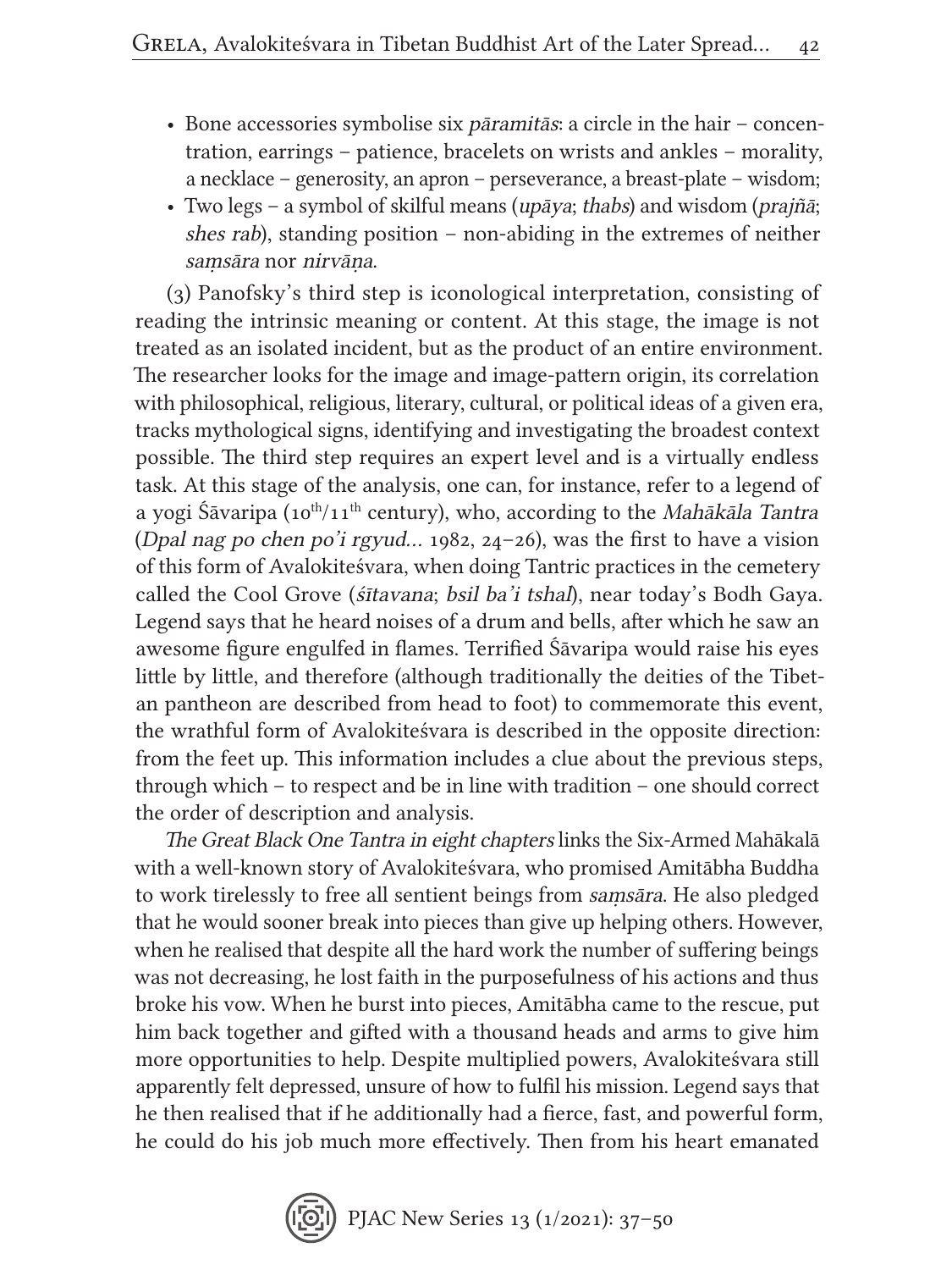a dark blue hūṃ syllable, which transformed into a Six-Armed Mahākalā. It is said that the Earth shook six times then and Amitābha Buddha with countless other Buddhas declared that this new form of Avalokiteśvara will from then on be an invincible Dharma protector and will obtain the power to grant all wishes.<sup>3</sup>

Khyungpo Naldjor, who implanted this form of Avalokiteśvara and initiated its worship in Tibet, according to religious biographies<sup>4</sup> was born in a family of Bon practitioners and became fluent in this tradition. In Tibet, he also studied the so-called great perfection (Tib. rdzogs chen), becoming a master of this line. Still, he kept on searching for a more comprehensive and universal Dharma, so he travelled to India several times, to listen to teachings of many gurus. At the end of his second visit from Maitrīpa (c. 1007–1085) he received the sādhanā of the Six-Armed Mahākalā, presented to him as a universal deity, personifying all the lamas, yidams, ḍākinīs and Dharma protectors. Due to the fact that the text of this sādhanā makes it possible to see in the analysed image with more detail and place iconographic details in a wider context, below, I present an excerpt of a  $19<sup>th</sup>$  century supplement to the canonical text, describing the visualisation of the Six-Armed Mahākalā and his retinue (Kongs sprul blo gros mtha' yas 1982, 277–288):

From the emptiness domain a hūṃ syllable appears and transforms into a protective circle, containing [eight] large, terrifying cemeteries. In the middle, from the pam syllable, a multicoloured lotus appears, [on it] from the ram [syllable] a Sun disc appears, on which there is a white gam syllable, transforming into light. From it white Vinayāka<sup>5</sup> appears with a head of an elephant and three eyes. In his right hand he's holding a horseradish – the essence of earth – with leaves; he is bringing it to his mouth. In his left

<sup>3</sup> Dpal nag po chen po'i rgyud le'u brgyad pa 1982, 23. In later literature on the subject, e.g., a text from  $16<sup>th</sup>-17<sup>th</sup>$  century, see: Tāranātha 1982, 722–723, other elements are added to the legend: Avalokiteśvara, put back together, decided to undertake a threefold activity: liberating beings from the bardo, i.e., a state between death and rebirth; helping the poor; freeing them from suffering. After seven days from his heart, the hū*ṃ* syllable emanated. The Buddhas then foretold that the Six-Armed one will have the power of wisdom *ḍ*ākinīs and the Lord of Death (Skt. Yamāntaka), whereas demons, yakṣas, rākṣasas, etc., will be subordinate to him. The Buddhas were to nominate him the Dharma protector in the Buddhas' pure realms.

<sup>4</sup> Hagiography (1) Bla ma khyung po rnal 'byor gyi rnam thar zur tsam; (2) a prayer to hagiography: Karma ngag dbang yon tan rgya mtsho; (3) a collection of the so-called songs of realisation Dpal ldan shangs pa bka' brgyud kyi do ha….

<sup>&</sup>lt;sup>5</sup> Both the name and the head of an elephant might evoke an association with the Hindu Gaṇeśa, however, according to commentaries Vinayāka is considered a separate form, a ruler of demons distracting from the religious practices (Skt. vighna, Tib. bgegs).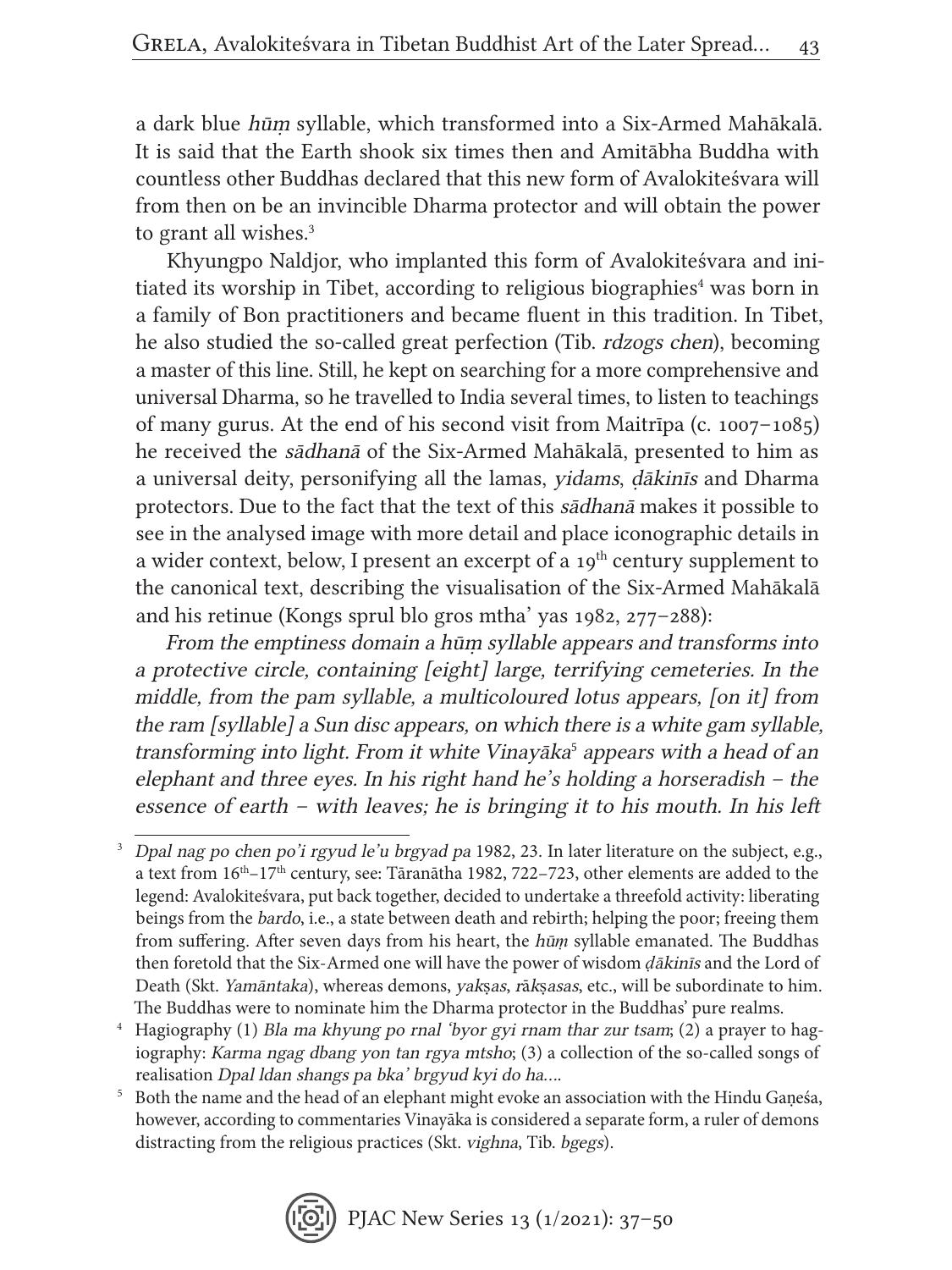hand he is holding a jewels spewing mongoose. Vinayāka is lying, adorned in silks and jewels, and a stream of gems is flying from his mouth, nose and all skin pores. Above him, from hūṃ a burning vajra-knife [Skt. kartika; Tib. gri gug] appears with a dark blue hūṃ syllable. The syllable emanates light which eliminates enemies, difficulties and any negative forces; it is a gift for the Noble Ones, it accomplishes the purpose of the beings. When the light returns, the knife turns into an instantly acting six-hand wisdom protector, who fulfils all hopes and wishes of beings.

His body is completely dark, like the clouds of the end of times. He has one face, six arms, three red, protruding eyes, a fierce gaze. His wide open mouth reveals fangs and a rolled tongue. The six-armed one is laughing sharply and has a ferocious look. Dark yellow hair on his head, chin and eyebrows sticks out. He has a cinnabar dot on his forehead, and his head is crowned by the Akṣobhya Buddha.

In his first right hand he is holding a vajra-knife, and in his first left hand, by the heart, he is holding a kapāla filled with blood and flesh of the enemies and harmful beings. In the middle right hand he is holding a mālā of dry skulls and the bottom one is rhythmically shaking a ḍāmaru. The other left hands are holding a trident and a black noose, respectively. Two legs in a balanced position control the three realms and crush the king of obstacles, Vinayāka. The upper part of the body [of the Six-Armed one] is covered in elephant skin, his hips are wrapped in tiger skin, belted by green silk; he is adorned by accessories made from large snakes: his hair is tied with blue snakes, in his ears – as earrings – he has red snakes, his arm bands are multicolour snakes, necklaces are white snakes, wrist bracelets are yellow snakes, a long necklace – are green snakes, ankle bracelets and the belt are white snakes. He has multiple bells attached to his hands and legs. He is corpulent, with a protruding belly and short arms and legs. He is emanating endless glow. He's wearing a crown of five dry human skulls, he is wearing a necklace of fifty bleeding heads, he is adorned with six bone accessories and a crown of jewels.

His terrifying roar – ha ha hūṃ hūṃ phaṭ phaṭ – resembles thunder destroying demons, enemies and everything that's harmful. He is standing propped against a sandal tree trunk, engulfed by blazing wisdom fire, similar to the fire of the end of a kalpa.

To his left, in the middle of a stormy ocean of blood clots, created from the syllable bhyo is Palden Lhamo [Skt. śrī devī, Tib. dpal ldan lha mo], ruler of the realm of desire – black and very wrathful. She is holding five magical

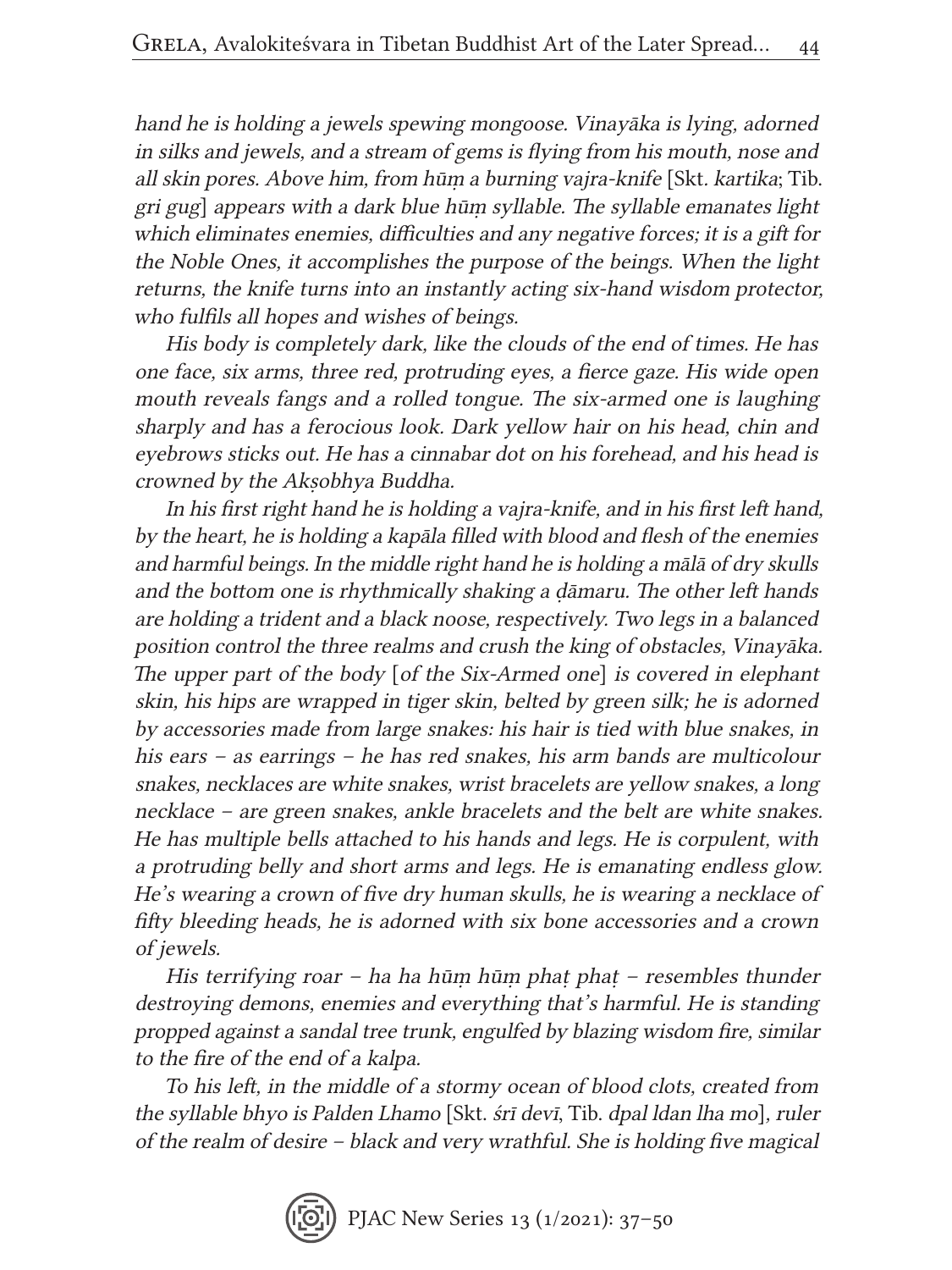weapons: she is brandishing a demon black mace, which she is holding in her right hand; in the left hand she has a bag of diseases; a white and black dice are attached in the front of the saddle; in the north a red tablet; a spool of threads in the back of the saddle. She has three eyes, bare fangs and an angry face. Her hair is tied in a bun at the top of her head with a peacock feather sticking out. The sun is rising from her navel and the moon from the top of her head. She's riding a mule. The front of the saddle is rākṣasa's top jaw, the back is the bottom jaw. Her upper body is covered with elephant skin, the lower with cow skin; she's wearing black silks and a skirt made from yak's hair. She is adorned with accessories made of bones, a crown of human skulls and a necklace. In her right ear she has an earring of a venomous snake, and a tiger earring in the left one. She is engulfed in fire and whirls of sand storms. She is surrounded by flesh eating demons and thousands of mamos and ḍākinīs.

In front of the main one *[i.e. the Six-Armed one]* from *syllable ksim yaksa* Kṣetrapāla appears – dark blue with wide open mouth and bare fangs, inspiring terror in enemies. From his nostrils the wind blows as strong as the one at the end of a kalpa. [Kṣetrapāla] brandishes a knife held in his right hand, which terrifies the devas and asuras. He's holding a kapāla filled with blood in his left hand. He is riding a wild bear; he is surrounded by an assembly of evil spirits and yakṣas.

*To the right, from the hūṃ syllable, a powerful Jīnamiṭa appears – dark red, looking like a wrathful rākṣasa. A fountain of poison and blood spurts from his mouth. With his right hand he is violently shaking a ḍāmaru, and with his left he is making a tarjanī mudrā blazing with flames. He is surrounded by planets and hosts of rākṣasas.*

*Behind [the Six-Armed one] from the ṭaṃ syllable a yamā Ţakkirāja appears – black, hungry for human flesh and blood. He is throwing a lasso of intestines at enemies, and with his left hand he's making a tarjanī mudrā directed at yakṣas. He is surrounded by yamās.*

The last three figures are adorned with bone accessories and are wearing skirts made from tiger skin.

To the left [of the Six-Armed one] from the hūṃ syllable a great ruler of demons, Ţakṣad appears, black like the clouds from the end of a kalpa. He is holding a lance with red points of a trident at the end, with which he pierces the hearts of the enemies. With his left hand he is lifting a blood-filled kapāla to his mouth. He is biting his lower lip with upper teeth, revealing fangs. He is wearing a long coat of black silk, trimmed with dark swastikas,

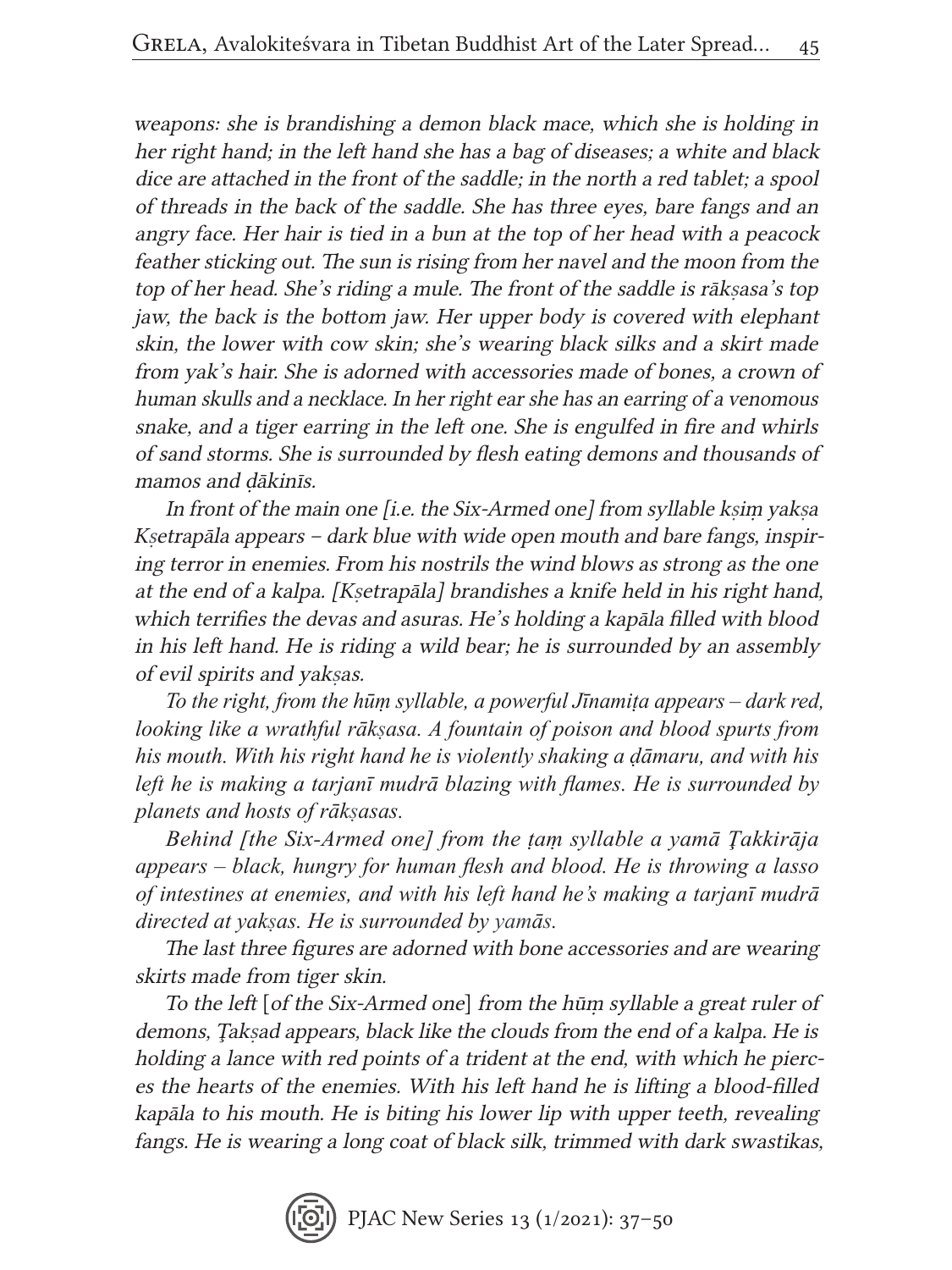high Mongolian boots and a golden belt. He is riding a demonic black horse with white fetter bones. He is surrounded by an innumerable army of devas and demons.

All four of them have three red, protruding eyes, menacingly looking at the enemies and the beings causing trouble. All are bearing fangs, are restless and angry. Their fill other with disgust and great fear. Their hair, eyebrows



Photo 11. Four Deities in one Mandala. Source: https://paldenshangpa.org/combinedaccomplishment-of-the-four-deities-lha-chi-drildroup/4-deities-2/

and beards are fawn-coloured and on fire. They are wearing crowns of dry skulls and long necklaces of bleeding human heads. They are abiding in the bull's eye, surrounded by a mass of crackling fire.

According to religious biographies (Dpal ye shes kyi mgon po phyag drug pa'i chos skor byung tshul… 1982, 732–734; Gzhon nu dpal 1996, 732) not much later Khyungpo Naldjor, already in Tibet, was visited by an Indian mahāsiddha Rāhula who gave him sādhanās of each of the above male forms of the immediate retinue, out of which only the sādhanā of Kṣetrapāla survived till present time. The Tibetan guru was also supposed to obtain the transmission of the aspect called the "Combined Accomplishment [of the] Four Deities" (Tib. lha bzhi dril grub)

(Photo 11) with Vajradhāra and a consort in the centre of the maṇḍala, Six-Armed Mahākalā in the front, Vajrayoginī on the right, Avalokiteśvara behind, and Green Tāra on the left.

*Mahāsiddha* Rāhula was also supposed to pass to the Khyungpo Naldjor the *sādhanā* and instruction to the white aspect of the Six-Armed Mahākalā, who was to guarantee wealth to the adepts. The Sanskrit name of this figure is

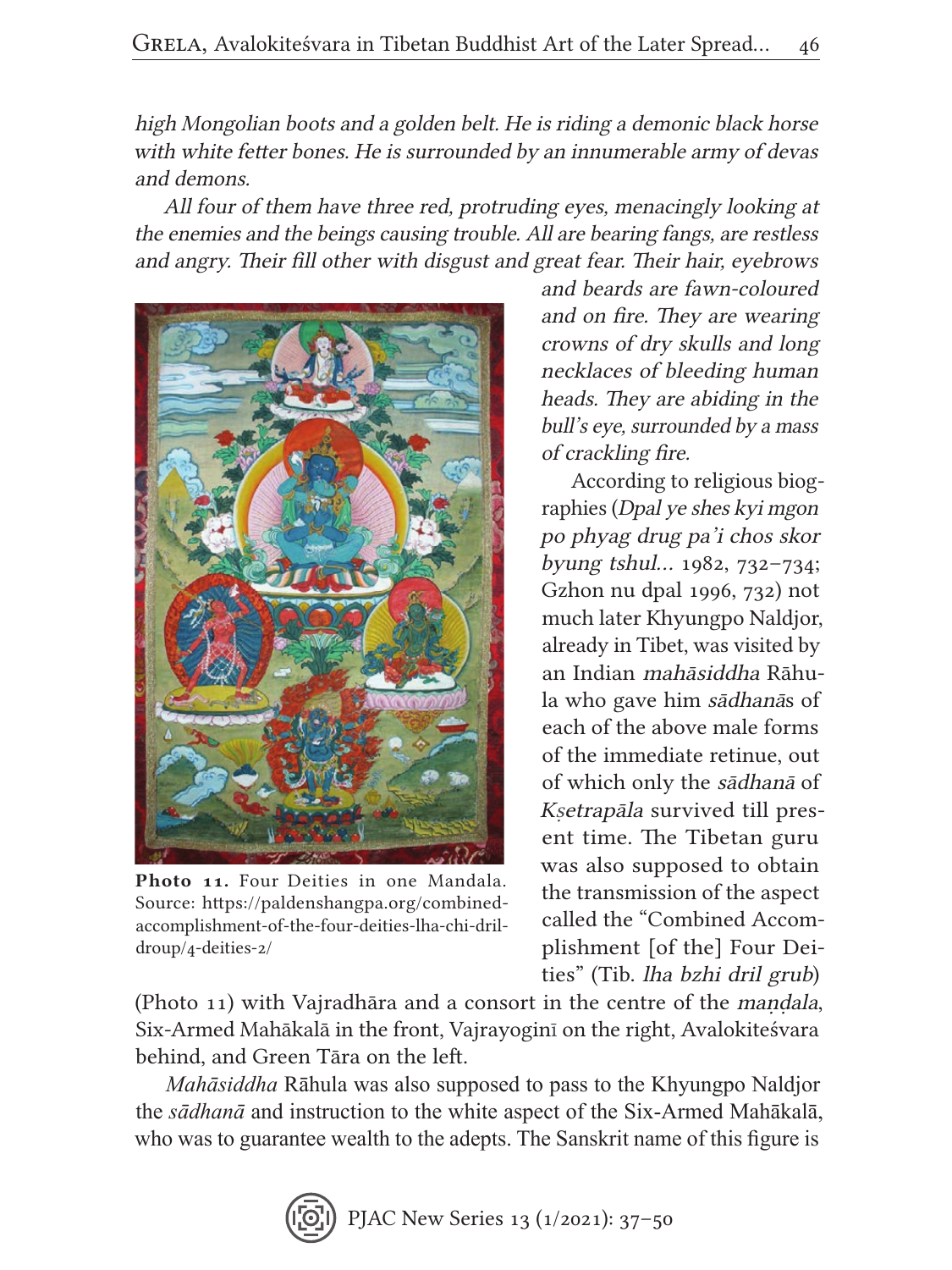an oxymoron: *Sītamahākāla* literally means "White Great Black." The Tibetan name – Gonkar (*mgon dkar*), meaning the White Protector – resolves this paradox. The deity is also called Mahākalā (or the Protector) Wishfulfiling Gem (Skt. *mahākālacintāmaṇi*; Tib. *mgon po yid bzhin nor bu*), which is connected to the jewel held in his right hand at the level of his heart. According to Indian mythology, the jewel grants the wishes of those who rub it, and in Buddhism, it symbolises an enlightened mind – the source of everything. The other attributes symbolising wealth is a skull cup in the left hand with the nectar of long life and a vessel filled with jewels. The other right hands are holding a vajra-knife and a small two-headed drum of acacia wood, while the left ones a trident and a noose – when an adept identifies with the deity (Tib. *bdag bskyed*), or an iron hook when the deity is visualised in front of the adept (*mdun bskyed*); that last representation is seen in most paintings and sculptures renderings (Photo 12). The symbolic meaning of the other attributes is the same as in the case of the main representation of the Six-Armed Mahākalā (Beer 2004, 82–83). It should be noted, that the Tibetan commentary clarifies, that the iron hook and the noose, used in India to tame elephants, in a general Buddhist context symbolising: the hook – the precision of understanding, insight, and the noose – the ability to remember and recall (Beer 2004), in the case of the colourful forms of Mahākalā are symbols of attracting propitiousness. The White Protector – one of the forms of Avalokiteśvara as Mahākalā – is outside the Shangpa Kagyu school, from which it was borrowed by other Tibetan schools, particularly popular in Mongolia and Buryatia.

Khyungpo Naldjor introduced the Six-Armed Mahākalā to Tibet in more than ten forms, differentiated by colours and attributes. Individual colours are attached to Tantric aspects of an enlightened being: the white form represents the body aspect of Avalokiteśvara-protector and accomplishing the Tantric pacifying activity (Skt. śānticāra, Tib. zhi ba). A wrathful aspect of speech is represented by the red form of the Six-Armed Mahākalā, The King of Power (Tib. dbang gi rgyal po), supposed to make it possible to control the three known realms from Buddhist cosmology: desire, form, and formless realms and is associated with the magnetising activity (Skt. vaśīkarana, Tib. dbang ba). The basic black or midnight blue form, described above, is considered to be the mind aspect. The yellow form – unusually – has three faces: the right one is white, the left one is red, and the middle one, yellow. It represents the qualities aspect, it's supposed to guarantee a long life, accumulate merit, deepen meditative insights and realisation, and accomplish increasing activity (paustika, rgyas pa); he is called the Yellow Protector Developing Intellect (Tib. mgon ser blo 'phel). This form, in some hands, holds different attributes other than colour

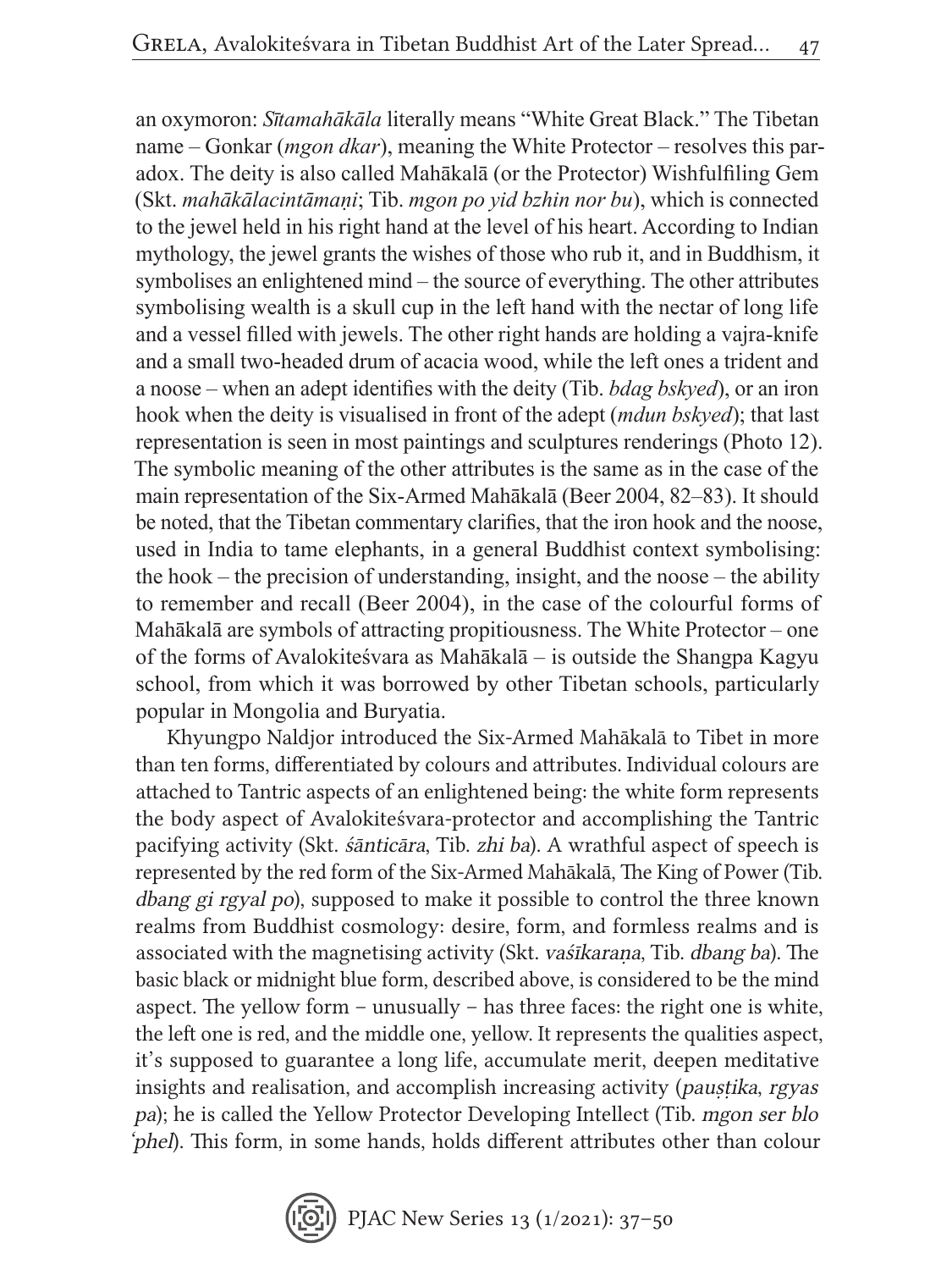

Photo 12. White Six-Armed Mahākalā. https://www.shangpafoundation.org/library/ artifact-page/white-protector/



Photo 13. Green Six-Armed Mahākalā. https://www.amazon.co.uk/Tibetan-Buddhist-Six-Armed-Shadbhuja-Mahakala/ dp/B00MPGN3JW

forms. The Yellow Six-Armed Protector in his right hands holds a vajra-knife, a victory flag, and a mongoose, and in the left hands holds a skull cup, a blue lotus, and a snake. According to my research, Shangpa Kagyu commentaries to the sādhanā do not explain the symbolism of his attributes. The Green Form, Lord of Life Force (tshe bdag mgon po), personifies the activity aspect of Avalokiteśvara-Mahākalā; his domain is to remove obstacles, enemies, and unfavourable situations, i.e., the violent activity (abhicāra, drag po).

The phase of the iconological interpretation of Panofsky's method treats a painting as a summary of religious, historical and other stories, and is virtually endless. Turning to vernacular commentaries makes it possible to avoid automatically correlating popular motifs (e.g., from the context of the rich religious culture of India or one's own). For example, the third eye, which in India originally denoted the evil eye in demons (Maxwell 1997, 47), later in the context of Śiva, meant the warmth of the Sun, which one could use to strike the enemy, even though it was something directed inwards

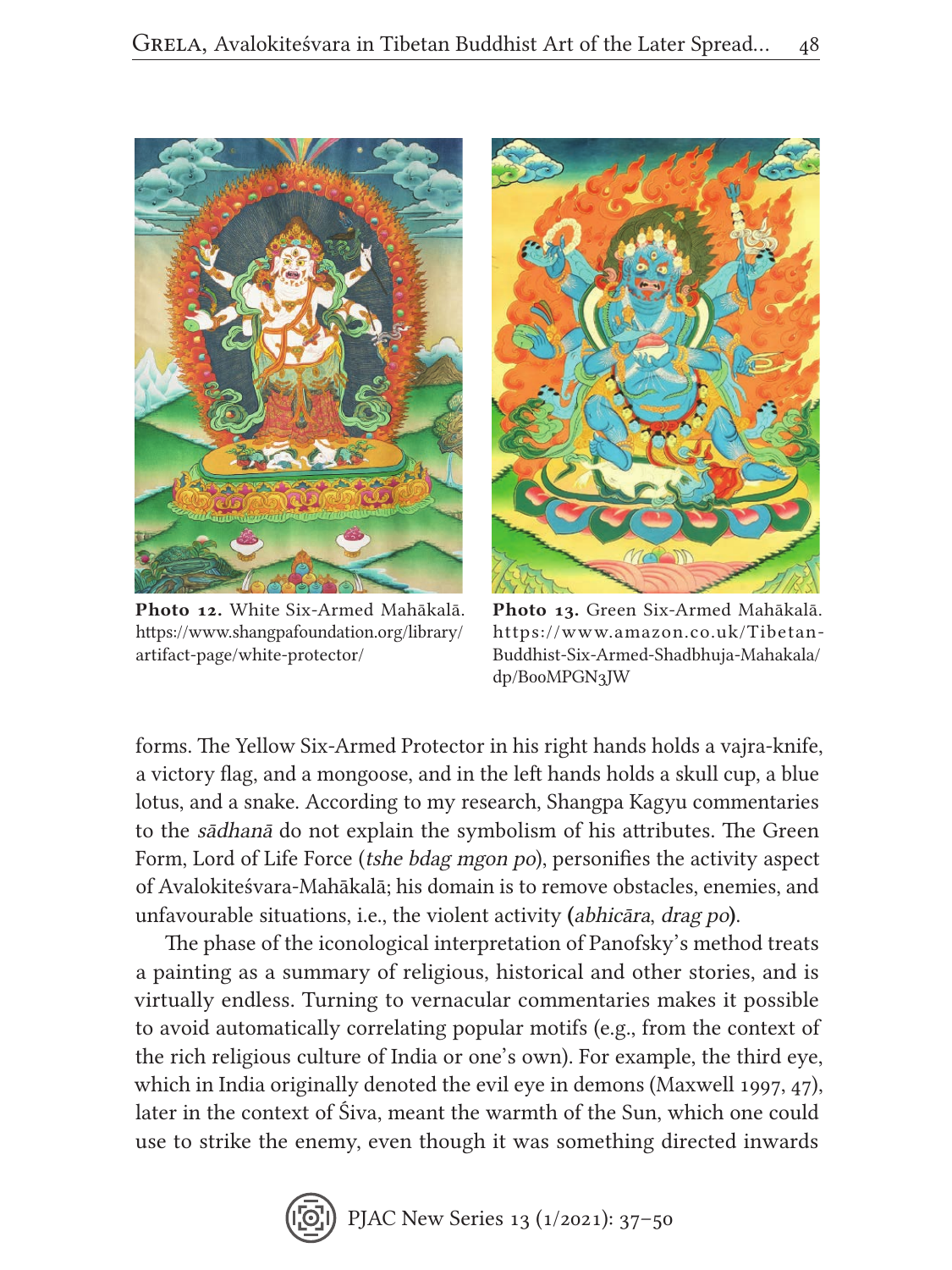(Maxwell 1997, 48). While three eyes of Śiva, according to Upanishads symbolised "the Sun, the Moon, and fire" (Bhasmajābala Upanisad 1), however, according to tradition, with the three eyes, Śiva can also see the past, present, and future (Mahābhārata, 10, 1251) and that last correlation was widely adopted by Tibetan Buddhism.

### Conclusion

The popularity of Avalokiteśvara, considered the Tibet's protector and a most popular meditational deity, translates into the commonness of his images. The brief analysis conducted from the iconographic and iconological perspective demonstrates a complex meaning and possible functions of the various images representing the Bodhisattva. The categories used in the article, which come directly from the researched culture, were employed to draw attention to a much larger number of his images, including his mantrā or his wrathful forms, and also group them in a way different from the one adopted by researchers. Avalokiteśvara has been traced as a universal figure, appearing and fitting into virtually every aspect of traditional Tantric Buddhism schemes, of (1) outer (Buddha, Dharma, Sangha), inner (lama, tutelary or meditational deity, protector) and secret (the three kayās) forms of the Three Jewels or the Three Refuges, as well as (2) three secret vajras: enlightened body, speech, and mind, where some of these categories or subcategories might overlap. The above categorisation of the images, the multitude of topics they evoke, various motifs and colours of Avalokiteśvara's images show how in the Tibetan religious vision, the versatility ascribed to Bodhisattvas can be depicted.

#### Bibliography

- SH Dpal ldan shangs pa bka' brgyud kyi gser chos rnam lnga. 1982. Karma rang byung kun khyab, ed. Sonada: Kunkhyab Chuling.
- Beer, Robert. 2004. The Encyclopedia of Tibetan Symbols and Motifs. London: Serindia Publications.
- Bhasmajābala Upaniṣad, accessed: January 10, 2020, http://www.gayathrimanthra.com/ contents/documents/Vedic-related/bhasma.pdf.

Bla ma khyung po rnal 'byor gyi rnam thar zur tsam. 1982. In SH, vol. ka (I), 59–144.

Dpal ldan shangs pa bka' brgyud kyi do ha rdo rje'i tshig rkang dang mgur dbyangs phyogs gcig tu bsgrigs pa thos pa don ldan byin rlabs rgya mtsho. 1982. In SH, vol. ca (V), 251–288.

Dpal nag po chen po'i rgyud le'u brgyad pa. 1982. In SH, vol. da (XI), 1–152.